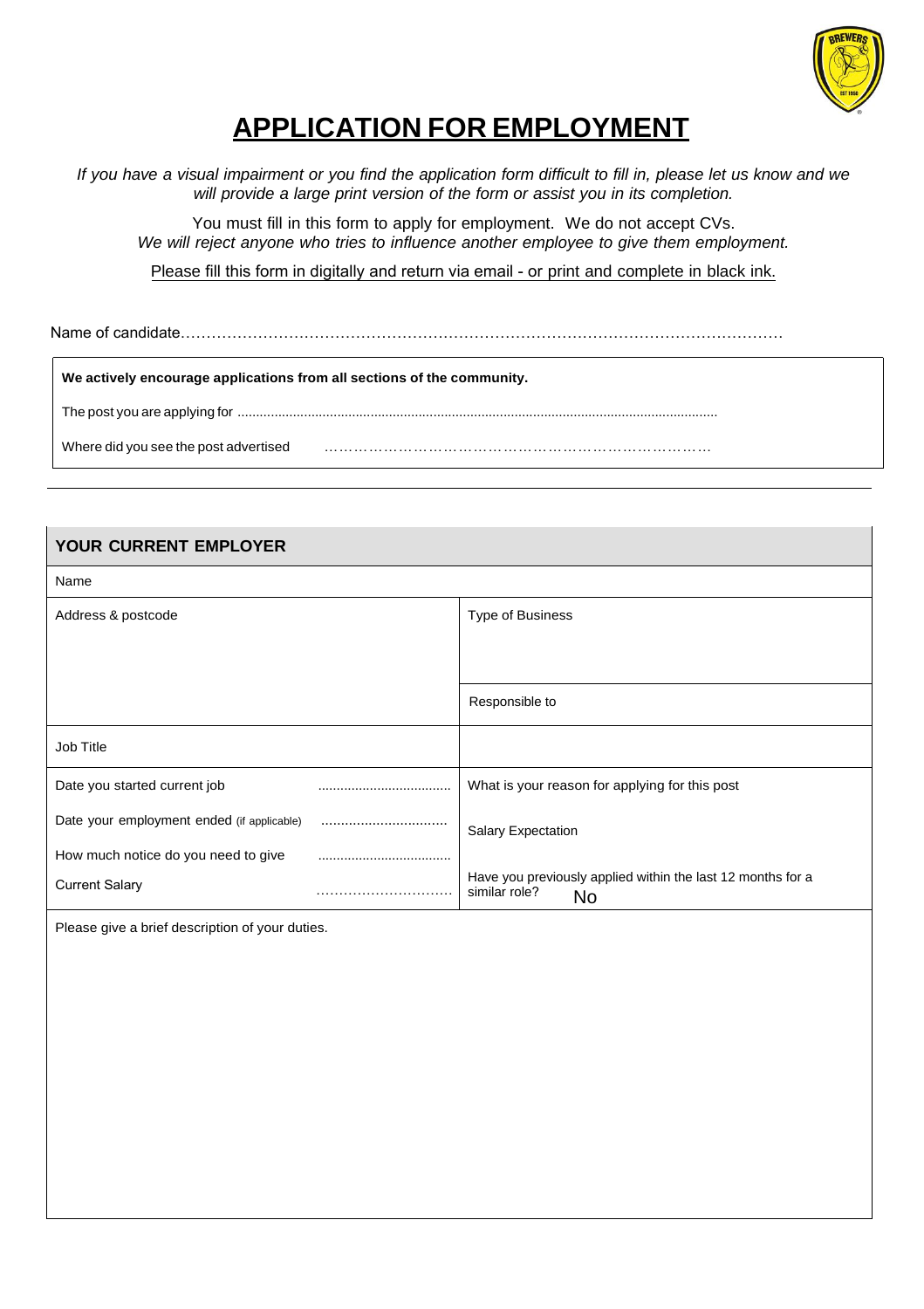| PREVIOUS EMPLOYERS (start with your most recent) |                  |                                                  |
|--------------------------------------------------|------------------|--------------------------------------------------|
| Employer                                         | <b>Job Title</b> | <b>Duration of Appointment</b><br>(e.g. 2 years) |
|                                                  |                  |                                                  |
|                                                  |                  |                                                  |
|                                                  |                  |                                                  |
|                                                  |                  |                                                  |
|                                                  |                  |                                                  |
|                                                  |                  |                                                  |
|                                                  |                  |                                                  |
|                                                  |                  |                                                  |

| <b>EDUCATION, TRAINING &amp; QUALIFICATIONS</b>                                            |                                                                                                                |  |
|--------------------------------------------------------------------------------------------|----------------------------------------------------------------------------------------------------------------|--|
| Please give the name of the school,<br>college and/or university that you<br>have attended | <b>Examination qualifications achieved</b><br>(e.g. O Levels, A Levels, GCSEs, NVQs, degrees, apprenticeships) |  |
|                                                                                            |                                                                                                                |  |
|                                                                                            |                                                                                                                |  |
|                                                                                            |                                                                                                                |  |
|                                                                                            |                                                                                                                |  |
|                                                                                            |                                                                                                                |  |

| <b>RELEVANT TRAINING COURSES</b>               |                                                                     |
|------------------------------------------------|---------------------------------------------------------------------|
| Please give the name of the<br>organising body | Please give dates, details of the course any qualification achieved |
|                                                |                                                                     |
|                                                |                                                                     |
|                                                |                                                                     |
|                                                |                                                                     |
|                                                |                                                                     |
|                                                |                                                                     |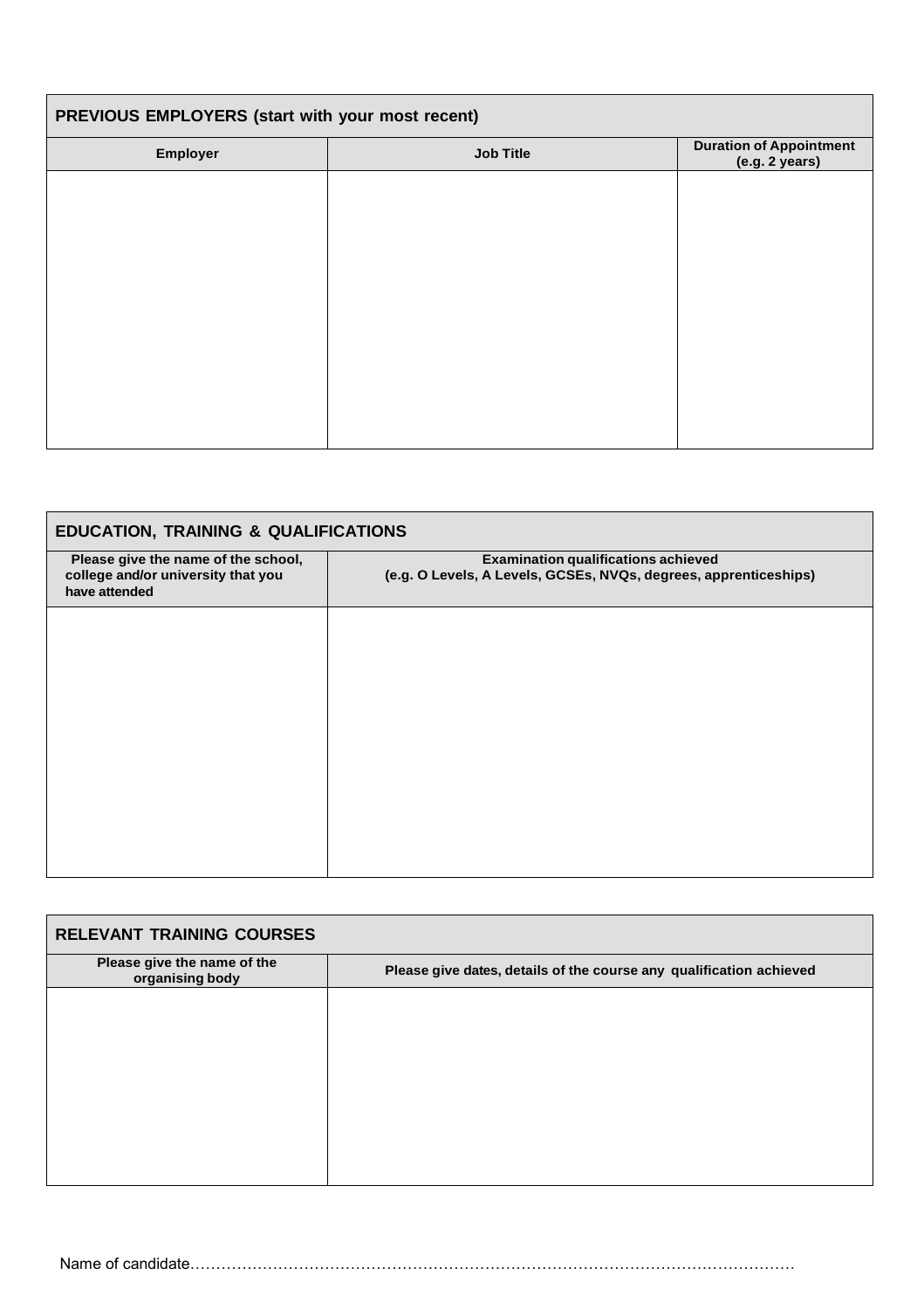## **REHABILITATION OF OFFENDERS**

| Have you any convictions which are not regarded as "spent" Under the Rehabilitation of Offenders Act of 1974 |                     |  |
|--------------------------------------------------------------------------------------------------------------|---------------------|--|
|                                                                                                              | Yes I I No I I      |  |
| Are you currently the subject of any criminal proceedings or convictions                                     | Yes $\Box$<br>NO II |  |
|                                                                                                              |                     |  |
|                                                                                                              |                     |  |
| Failure to disclose any convictions which are not "spent" may render you liable for dismissal.               |                     |  |

#### **EXPERIENCE**

Please give details of experience and any other information to support your application for this particular role, where **appropriate (if more space is required, please use an additional piece of paper)**

| Do you have a driving licence                                                              | Yes | No. |
|--------------------------------------------------------------------------------------------|-----|-----|
| What type of driving licence do you have<br>(for example, Provisional, Full, HGV, LGV, etc |     |     |
| Have you been convicted of any driving offences or are<br>you waiting to be convicted      | Yes | No. |
| Do you have any points on your driving licence<br>If yes, how many and what category       | Yes | No. |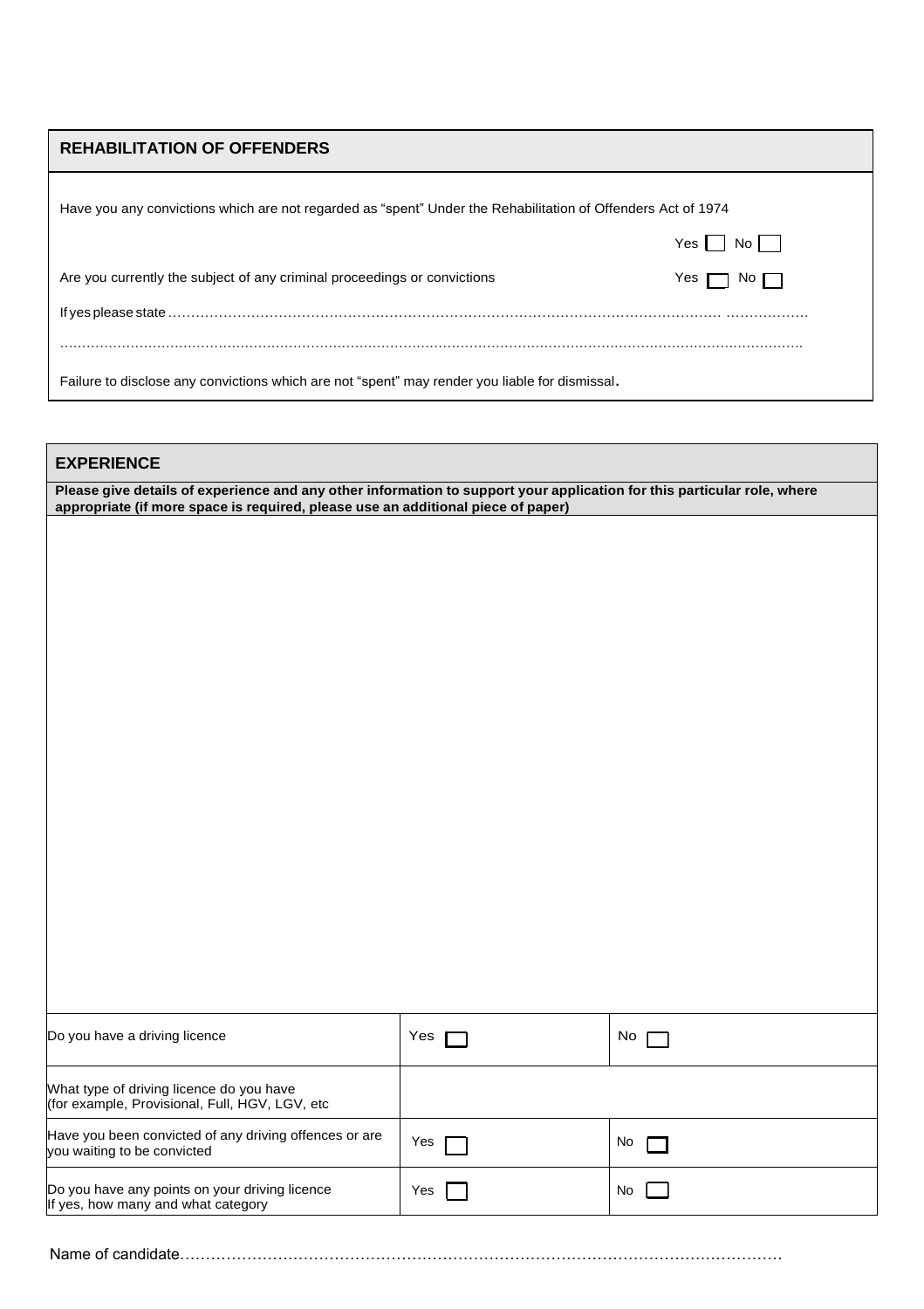| <b>REFERENCES</b>                                                                                                                                                                                                                                    |                                                                                                          |  |  |
|------------------------------------------------------------------------------------------------------------------------------------------------------------------------------------------------------------------------------------------------------|----------------------------------------------------------------------------------------------------------|--|--|
| Please give the names and addresses of two referees. Include your present or last employer (or head teacher if you have<br>just left school). We cannot accept references from relatives.                                                            |                                                                                                          |  |  |
| <b>WORK</b>                                                                                                                                                                                                                                          | <b>PERSONAL</b>                                                                                          |  |  |
|                                                                                                                                                                                                                                                      |                                                                                                          |  |  |
|                                                                                                                                                                                                                                                      |                                                                                                          |  |  |
|                                                                                                                                                                                                                                                      |                                                                                                          |  |  |
|                                                                                                                                                                                                                                                      |                                                                                                          |  |  |
|                                                                                                                                                                                                                                                      |                                                                                                          |  |  |
|                                                                                                                                                                                                                                                      | We will normally approach both your referees if you are subsequently offered a position with the Company |  |  |
| Please give the dates when vou are not available for an interview                                                                                                                                                                                    |                                                                                                          |  |  |
| <b>DECLARATION</b>                                                                                                                                                                                                                                   |                                                                                                          |  |  |
| I declare that the facts given in this application are to the best of my knowledge correct. I understand that any false information may<br>result in disciplinary action being taken against me, which could include my employment being terminated. |                                                                                                          |  |  |
|                                                                                                                                                                                                                                                      |                                                                                                          |  |  |
| Please return this form to: vacancies@burtonalbionfc.co.uk<br>Or post marking envelope Private & Confidential                                                                                                                                        |                                                                                                          |  |  |
| Vacancies<br><b>Burton Albion Football Club</b><br>The Pirelli Stadium<br><b>Burton on Trent</b><br>Staffordshire<br><b>DE130AR</b>                                                                                                                  |                                                                                                          |  |  |
| ALL INFORMATION GIVEN ON THIS FORM WILL BE TREATED AS STRICTLY CONFIDENTIAL.                                                                                                                                                                         |                                                                                                          |  |  |
| We will keep it in our secure data files and will only reveal it for payroll, personnel administration and statistical purposes<br>or where required to do so by law.                                                                                |                                                                                                          |  |  |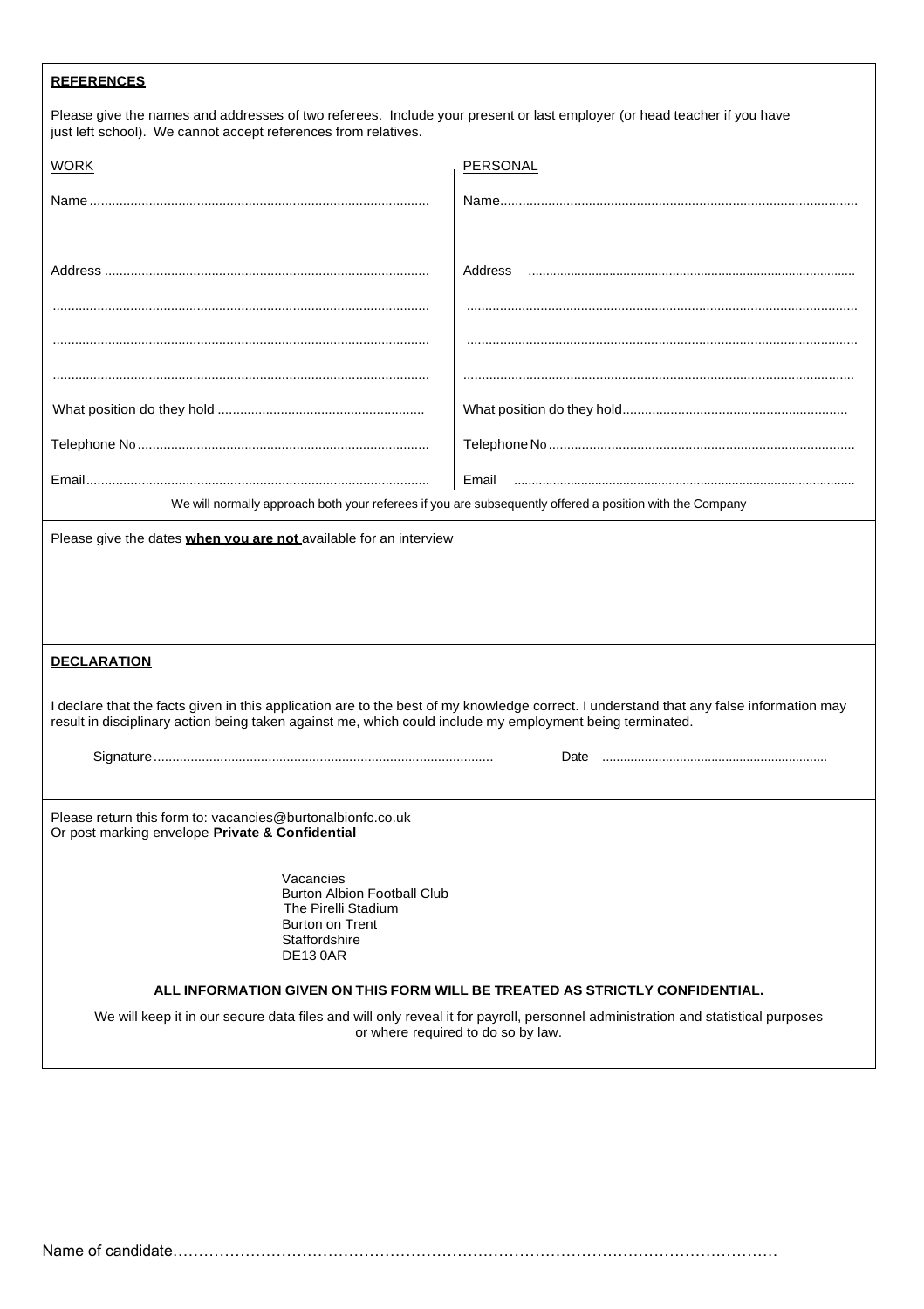| <b>PERSONAL DETAILS</b> |                      |            |
|-------------------------|----------------------|------------|
| Address & postcode      | <b>First Names</b>   |            |
|                         | Surname              |            |
|                         | Home Telephone No.   | Mobile No. |
|                         | <b>Email Address</b> |            |

### **ANY ADDITIONAL INFORMATION TO SUPPORT YOUR APPLICATION**

ADMIN/HR/MASTER FORMS/104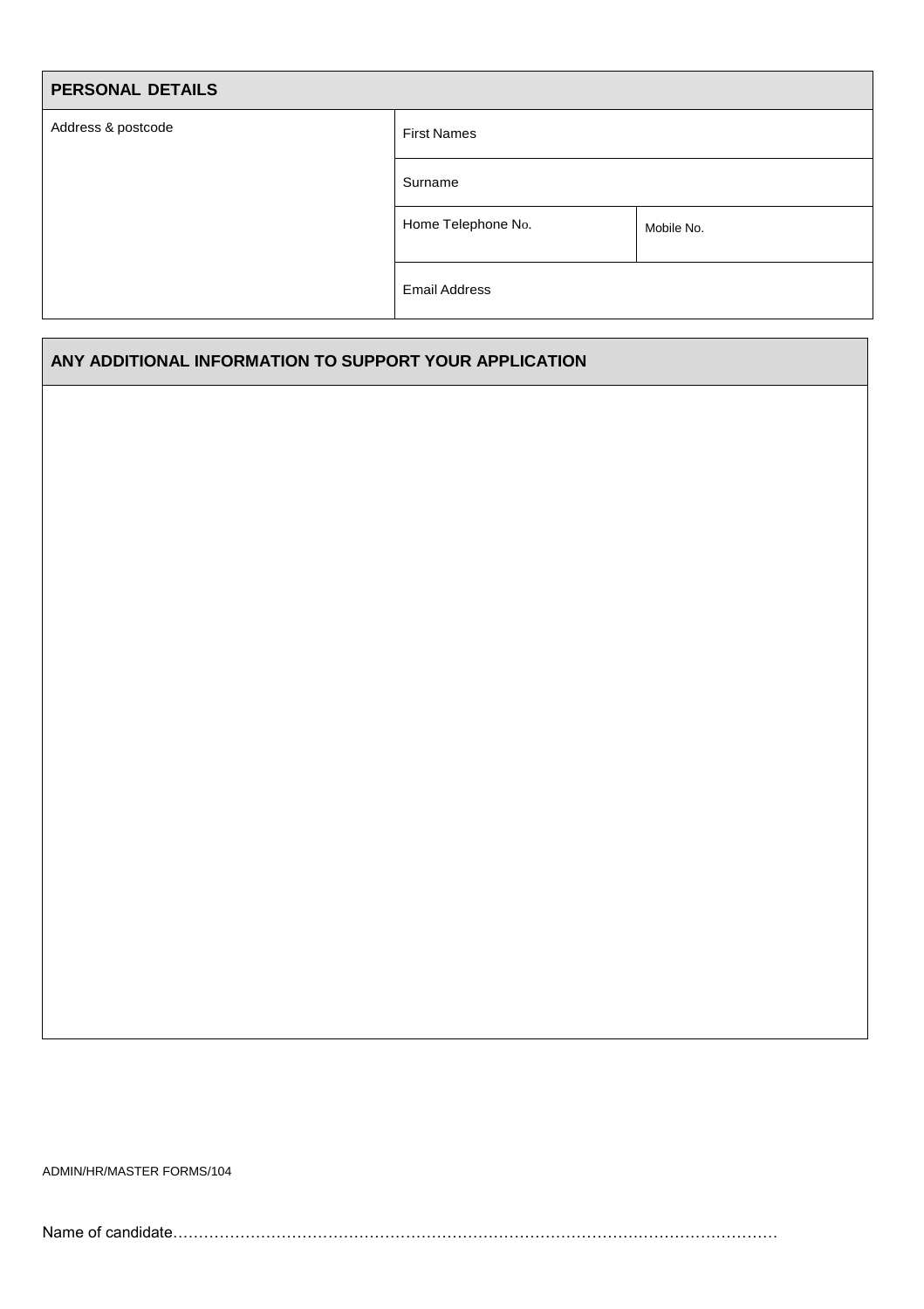#### **MONITORING INFORMATION**

Burton Albion Football Club recognise the benefits of having a diverse workforce and therefore welcome applications from all sections of the community. In addition to this, under the provisions of the Equality Act 2010, Burton Albion Football Club is required to demonstrate that their recruitment processes are fair and that they are not discriminating against or disadvantaging anyone because of their age, disability, gender reassignment status, marriage or civil partnership status, pregnancy or maternity, race, religion or belief, sex or sexual orientation. Therefore a series of questions need to be raised in order to ascertain who is applying for each position and to ensure that no one is being unfairly discriminated against or disadvantaged.

This section of the application form will be detached from your application and will not be used as part of the selection process nor will it be seen by anybody who is interviewing you. The information collected is only used for monitoring purposes in an anonymised format to assist the organisation in analysing the profile and make up of individuals who apply, are shortlisted for and appointed to each vacancy. In this way, they can check that they are complying with the Equality Act 2010.

The Equality Act 2010 protects people against discrimination on the grounds of their age and sex.

| Please state your date of birth |                                                                            |
|---------------------------------|----------------------------------------------------------------------------|
| Please indicate your gender     | <b>□</b> Male<br>$\square$ Female<br>$\Box$ I do not wish to disclose this |

The Equality Act 2010 protects people who are married or in a civil partnership.

#### **Please indicate the option which best describes your marital status**

| □Married<br>$\square$ Single<br>□ Civil partnership<br>□ Legally separated | $\square$ Divorced<br>$\square$ Widowed<br>$\Box$ I do not wish to disclose this |
|----------------------------------------------------------------------------|----------------------------------------------------------------------------------|

The Equality Act 2010 protects people against discrimination on the grounds of their race which includes colour, nationality, ethnic or national origin.

| Please indicate your ethnic origin                                                                                     |                                                                                                                            |                                                                              |  |
|------------------------------------------------------------------------------------------------------------------------|----------------------------------------------------------------------------------------------------------------------------|------------------------------------------------------------------------------|--|
| Asian or Asian British<br>$\Box$ Bangladeshi<br>$\Box$ Indian<br>$\Box$ Pakistani<br>$\Box$ Any other Asian background | Mixed<br>$\Box$ White & Asian<br>□ White & Black African<br>□ White & Black Caribbean<br>$\Box$ Any other mixed background | <b>Other Ethnic Group</b><br>$\Box$ Chinese<br>$\Box$ Any other ethnic group |  |
| <b>Black or Black British</b><br>$\Box$ African<br>$\Box$ Caribbean<br>$\Box$ Any other Black background               | White<br>$\Box$ British<br>$\Box$ Irish<br>□ Any other White background                                                    | $\boxdot$ I do not wish to disclose this                                     |  |

The Equality Act 2010 protects bisexual, gay, heterosexual and lesbian people from discrimination on the grounds of their sexual orientation.

| Please indicate the option which best describes your sexual orientation |                                            |  |
|-------------------------------------------------------------------------|--------------------------------------------|--|
| $\Box$ Lesbian                                                          | □ Heterosexual                             |  |
| $\Box$ Gay<br>$\Box$ Bisexual                                           | $\boxed{2}$ I do not wish to disclose this |  |